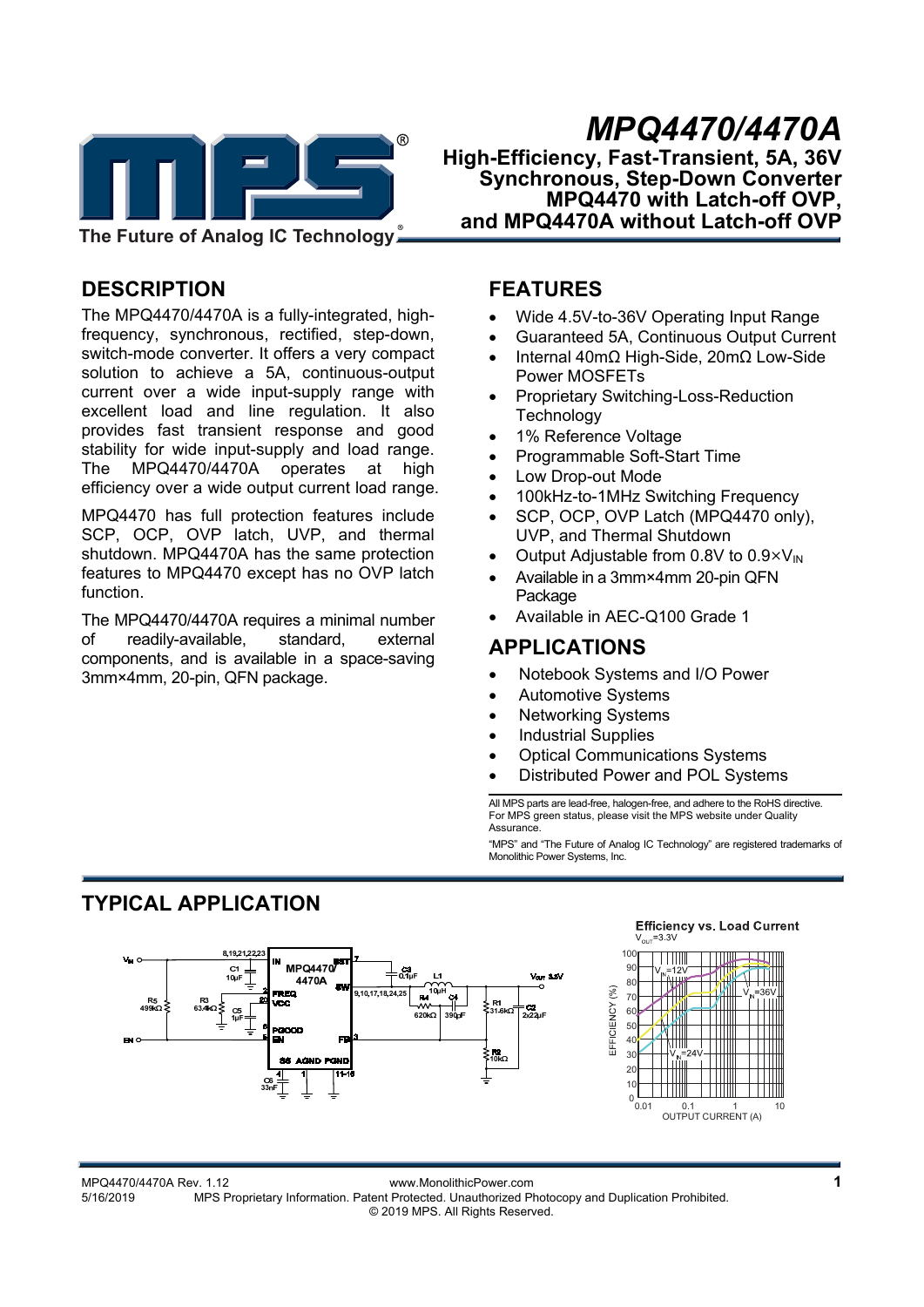

| <b>Part Number*</b> | Package         | <b>Top Marking</b> |
|---------------------|-----------------|--------------------|
| MPQ4470GL           | QFN20 (3mm×4mm) | 4470               |
| MPQ4470AGL          | QFN20 (3mm×4mm) | 4470A              |
| MPQ4470GL-AEC1      | QFN20 (3mm×4mm) | 4470               |
| MPQ4470AGL-AEC1     | QFN20 (3mm×4mm) | 4470A              |

### **ORDERING INFORMATION**

**\*** For Tape & Reel, add suffix –Z (e.g. MPQ4470/4470AGL–Z)



## **PACKAGE REFERENCE**

## **ABSOLUTE MAXIMUM RATINGS (1)**

| Continuous Power Dissipation $(T_A = +25^{\circ}C)^{(2)}$ |  |
|-----------------------------------------------------------|--|
|                                                           |  |
| Operating Junction Temperature 150°C                      |  |
|                                                           |  |
|                                                           |  |
|                                                           |  |

### *Recommended Operating Conditions* **(3)**

Supply Voltage VIN ........................... 4.5V to 36V Output Voltage VOUT .................... 0.8V to 0.9×VIN Operating Junction Temp. (T<sub>J</sub>). -40 $^{\circ}$ C to +125 $^{\circ}$ C

# *Thermal Resistance* **(4)** *θJA θJC*

QFN20 (3mm×4mm) ............... 48 ...... 10 ... °C/W

#### **Notes:**

- 1) Exceeding these ratings may damage the device.
- 2) The maximum allowable power dissipation is a function of the maximum junction temperature TJ(MAX), the junction-toambient thermal resistance  $\theta_{JA}$ , and the ambient temperature TA. The maximum allowable continuous power dissipation at any ambient temperature is calculated by  $P_D(MAX)=(T_J(MAX)-T_J(MAX)-T_J(MAX)-T_J(MAX)-T_J(MAX)$ TA)/θJA. Exceeding the maximum allowable power dissipation will cause excessive die temperature, and the regulator will go into thermal shutdown. Internal thermal shutdown circuitry protects the device from permanent damage.
- 3) The device is not guaranteed to function outside of its operating conditions.
- 4) Measured on JESD51-7, 4-layer PCB.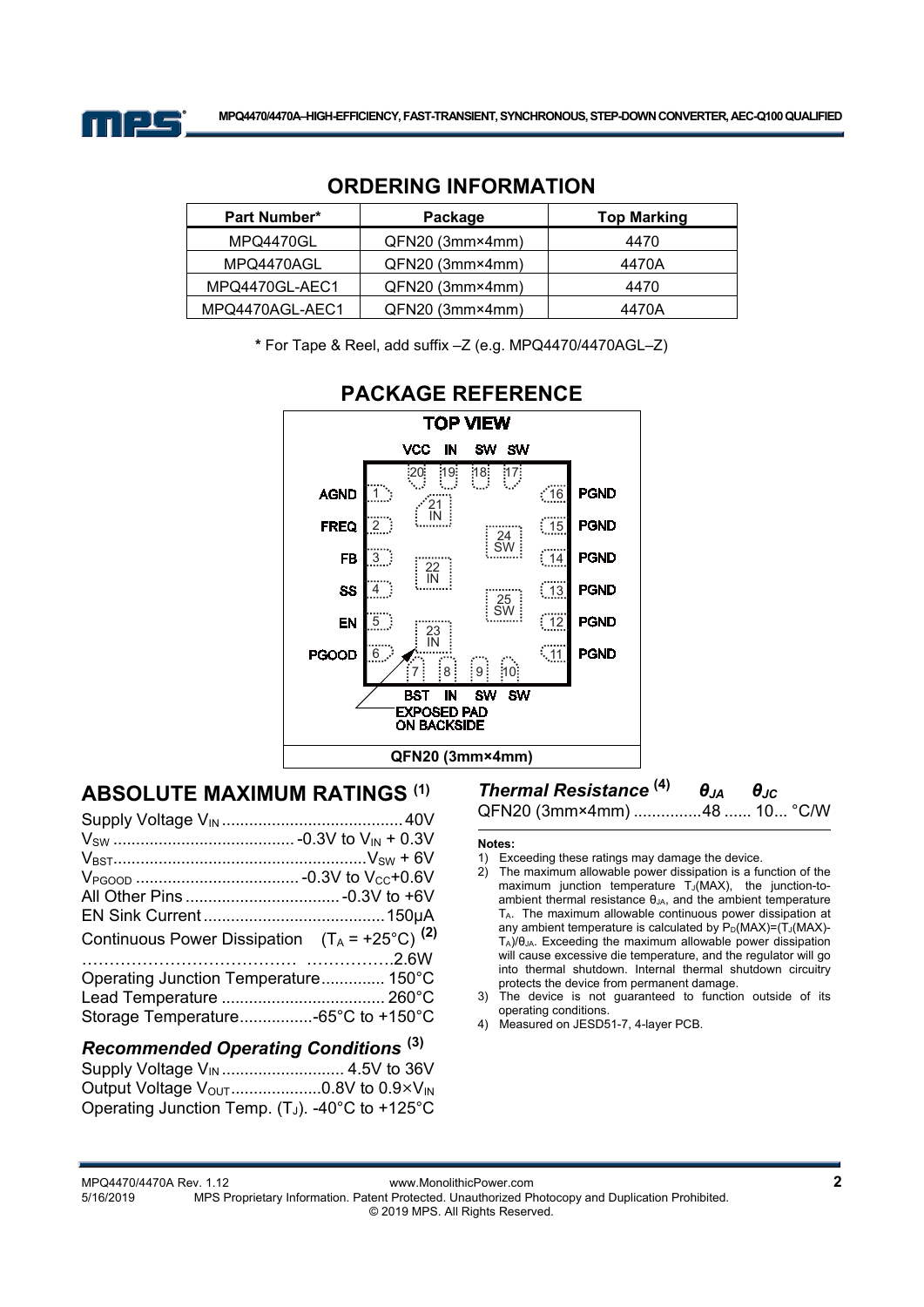

# **ELECTRICAL CHARACTERISTICS**

| $V_{IN}$ = 24V, $V_{EN}$ = 2V, T <sub>J</sub> = -40°C to +125°C, unless otherwise noted. Typical values are at T <sub>J</sub> = 25°C. |  |  |
|---------------------------------------------------------------------------------------------------------------------------------------|--|--|
|---------------------------------------------------------------------------------------------------------------------------------------|--|--|

| <b>Parameters</b>                                                 | Symbol                       | <b>Condition</b>                      | Min  | <b>Typ</b> | Max            | <b>Units</b>      |
|-------------------------------------------------------------------|------------------------------|---------------------------------------|------|------------|----------------|-------------------|
| Supply Current (Shutdown)                                         | IIN                          | $V_{EN} = 0V$                         |      | 10         | 300            | nA                |
| Supply Current (Quiescent)                                        | Ìіn                          | $V_{FB} = 0.95V$                      |      | 500        | 600            | μA                |
| HS Switch On Resistance                                           | <b>HSRDS-ON</b>              |                                       |      | 40         | 65             | $m\Omega$         |
| LS Switch On Resistance <sup>(5)</sup>                            | LSRDS-ON                     |                                       |      | 20         |                | $m\Omega$         |
| Switch Leakage                                                    | <b>SWLKG</b>                 | $V_{EN} = 0V$<br>$V_{SW} = 0V$ or 36V |      | 10         | 400            | nA                |
| <b>Current Limit</b>                                              | <b>ILIMIT</b>                |                                       | 6    | 8          | 12             | A                 |
| One-Shot On Time                                                  | t <sub>on</sub>              | $V_{IN}$ =12V, RFREQ=30k $\Omega$     | 230  | 280        | 330            | ns                |
| Minimum Off Time <sup>(5)</sup>                                   | toff                         |                                       |      | 100        |                | ns                |
| Fold-back Off Time(5)                                             | $t_{FB}$                     | $I_{LIM} = 1(HIGH)$ ,<br>FB>50%VREF   |      | 4.8        |                | μs                |
| Fold-back Off Time(5)                                             | t <sub>FB</sub>              | $I_{LIM} = 1(HIGH)$ ,<br>FB<50%VREF   |      | 16.8       |                | μs                |
| OCP hold-off time(5)                                              | toc                          | $I_{LIM} = 1(HIGH)$                   |      | 100        |                | $\mu s$           |
|                                                                   | $V_{FB}$                     | $T_J = 25$ °C                         | 807  | 815        | 823            | mV                |
| Feedback Voltage                                                  | $V_{FB}$                     | $T_J = -40$ °C to 125°C               | 803  |            | 827            | mV                |
| <b>Feedback Current</b>                                           | $I_{FB}$                     | $V_{FB} = 815 \text{mV}$              |      | 10         | 50             | nA                |
| Soft Start Charging Current                                       | Iss                          | $V_{SS} = 0V$                         | 6    | 8.5        | 11             | μA                |
| Power Good Rising Threshold                                       | PGOOD <sub>Vth-Hi</sub>      |                                       | 0.87 | 0.9        | 0.93           | <b>VFB</b>        |
| Power Good Falling Threshold                                      | PGOOD <sub>Vth-Lo</sub>      |                                       | 0.82 | 0.85       | 0.88           | V <sub>FB</sub>   |
| Power<br>Good<br>Threshold<br><b>Hysteresis</b>                   | PGOOD <sub>Vth-Hys</sub>     |                                       |      | 0.05       |                | <b>VFB</b>        |
| Power Good Rising Delay                                           | t <sub>PGOOD</sub>           |                                       | 500  | 700        | 900            | μs                |
| <b>EN Rising Threshold</b>                                        | $ENVth-Hi$                   |                                       | 1.1  | 1.25       | 1.4            | $\vee$            |
| <b>EN Falling Threshold</b>                                       | $ENVth-Lo$                   |                                       | 0.73 | 0.86       | 0.99           | $\vee$            |
| <b>EN Threshold Hysteresis</b>                                    | EN <sub>Vth-Hys</sub>        |                                       |      | 390        |                | mV                |
| <b>EN Input Current</b>                                           | <b>IEN</b>                   | $V_{EN} = 2V$                         |      | 1.5        | $\overline{2}$ | μA                |
| V <sub>IN</sub> Under-Voltage Lockout<br><b>Threshold Rising</b>  | <b>INUV</b> <sub>Vth_R</sub> |                                       | 3.7  | 4.0        | 4.3            | V                 |
| V <sub>IN</sub> Under-Voltage Lockout<br><b>Threshold Falling</b> | <b>INUV</b> <sub>Vth_F</sub> |                                       | 2.8  | 3.1        | 3.4            | V                 |
| VIN Under-Voltage Lockout<br><b>Threshold Hysteresis</b>          | <b>INUVHYS</b>               |                                       |      | 900        |                | mV                |
| V <sub>cc</sub> Regulator                                         | $V_{\rm CC}$                 | $I_{CC} = 0$                          | 4.5  | 4.85       | 5.2            | V                 |
| Vcc Load Regulation                                               |                              | $lcc = 10mA$                          |      | 1          | $\overline{2}$ | $\%$              |
| Vo Over-Voltage Protection<br>Threshold (6)                       | <b>Vov<sub>P</sub></b>       |                                       | 1.15 | 1.25       | 1.35           | $V_{FB}$          |
| Thermal Shutdown(5)                                               | $T_{SD}$                     |                                       |      | 175        |                | $^{\circ}$ C      |
| Thermal Shutdown Hysteresis <sup>(5)</sup>                        | T <sub>SD-HYS</sub>          |                                       |      | 45         |                | $^{\circ}{\rm C}$ |

**Note:** 

5) Derived from bench characterization, not tested in production.

6) For MPQ4470 only, MPQ4470A has no OVP function.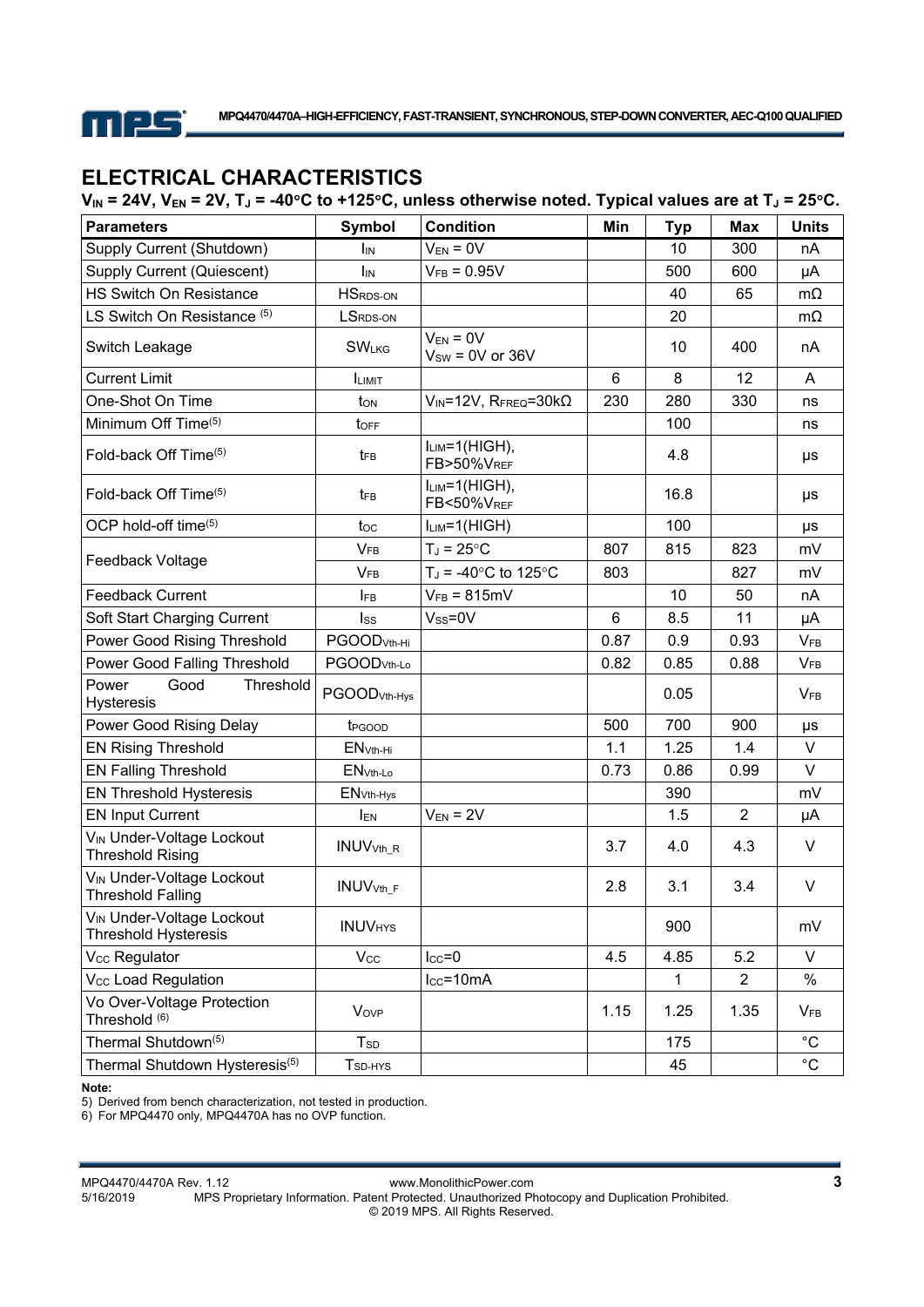

**MPQ4470/4470A–HIGH-EFFICIENCY, FAST-TRANSIENT, SYNCHRONOUS, STEP-DOWN CONVERTER, AEC-Q100 QUALIFIED** 

## **TYPICAL CHARACTERISTICS**

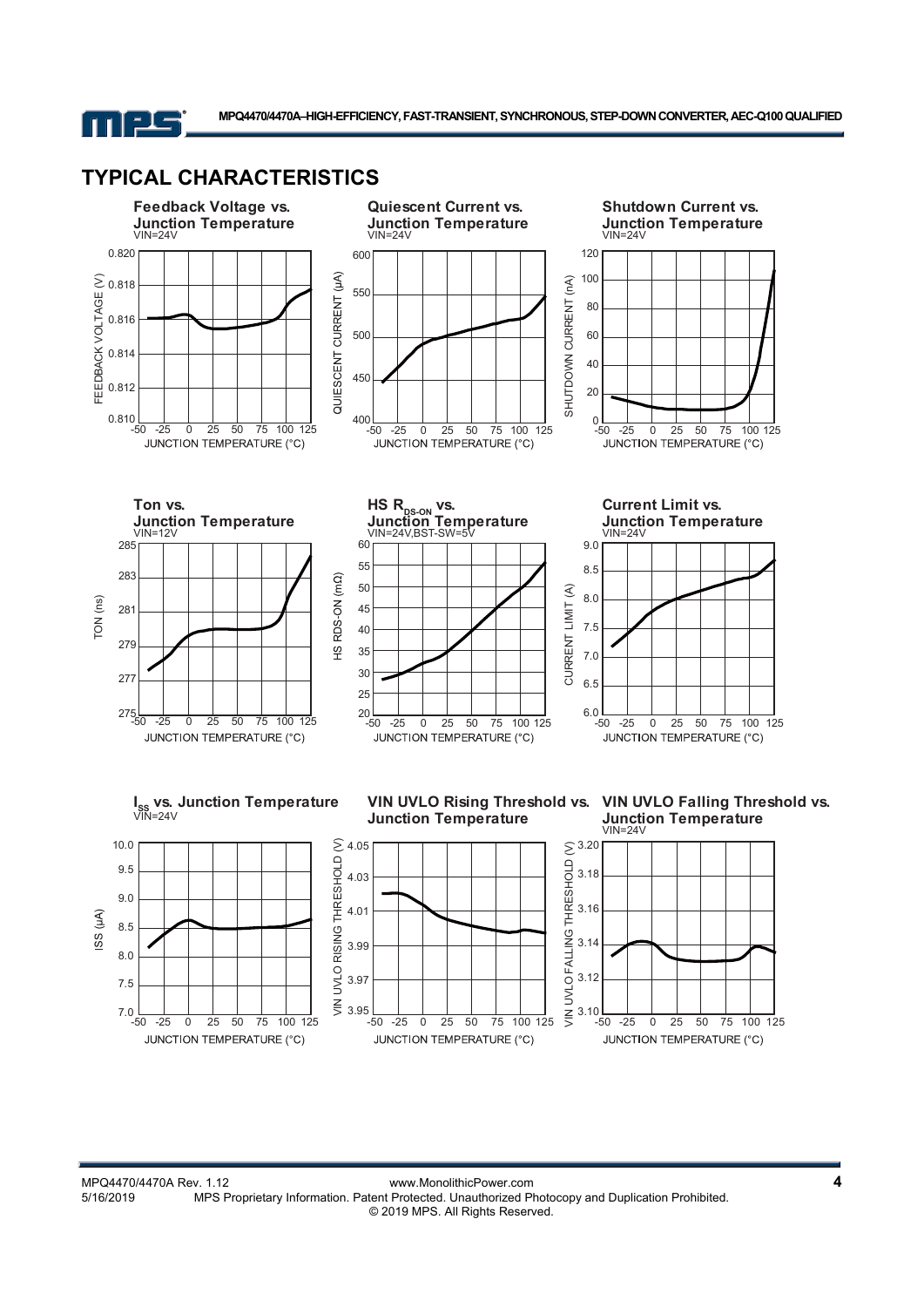

**MPQ4470/4470A–HIGH-EFFICIENCY, FAST-TRANSIENT, SYNCHRONOUS, STEP-DOWN CONVERTER, AEC-Q100 QUALIFIED** 

## **TYPICAL CHARACTERISTICS**

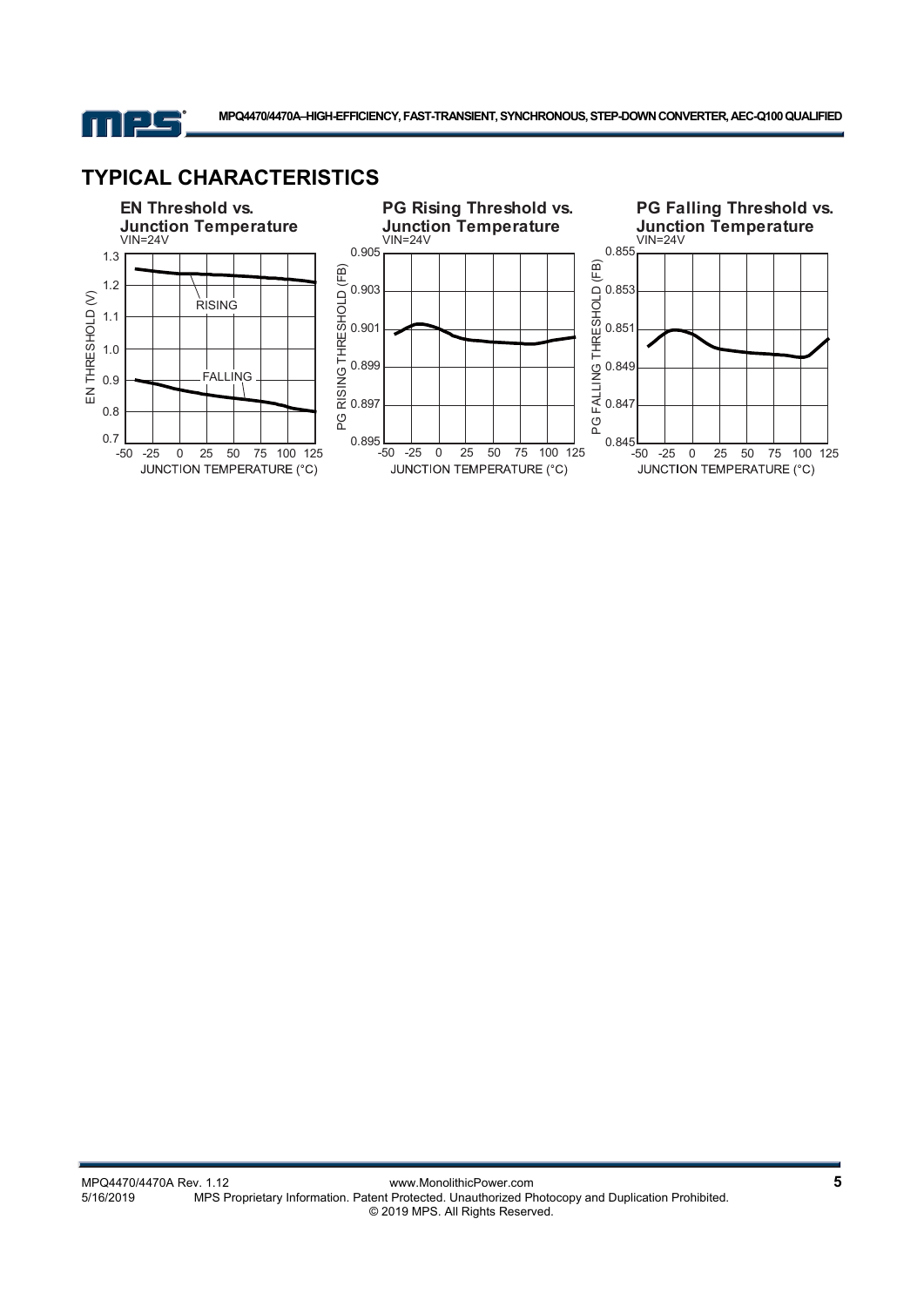11 F.L.

## **TYPICAL PERFORMANCE CHARACTERISTICS**

 $V_{IN}$  = 24V,  $V_{OUT}$  = 3.3V, L = 10µH,  $R_{FREQ}$  = 63.4k,  $T_A$  = +25°C, unless otherwise noted.

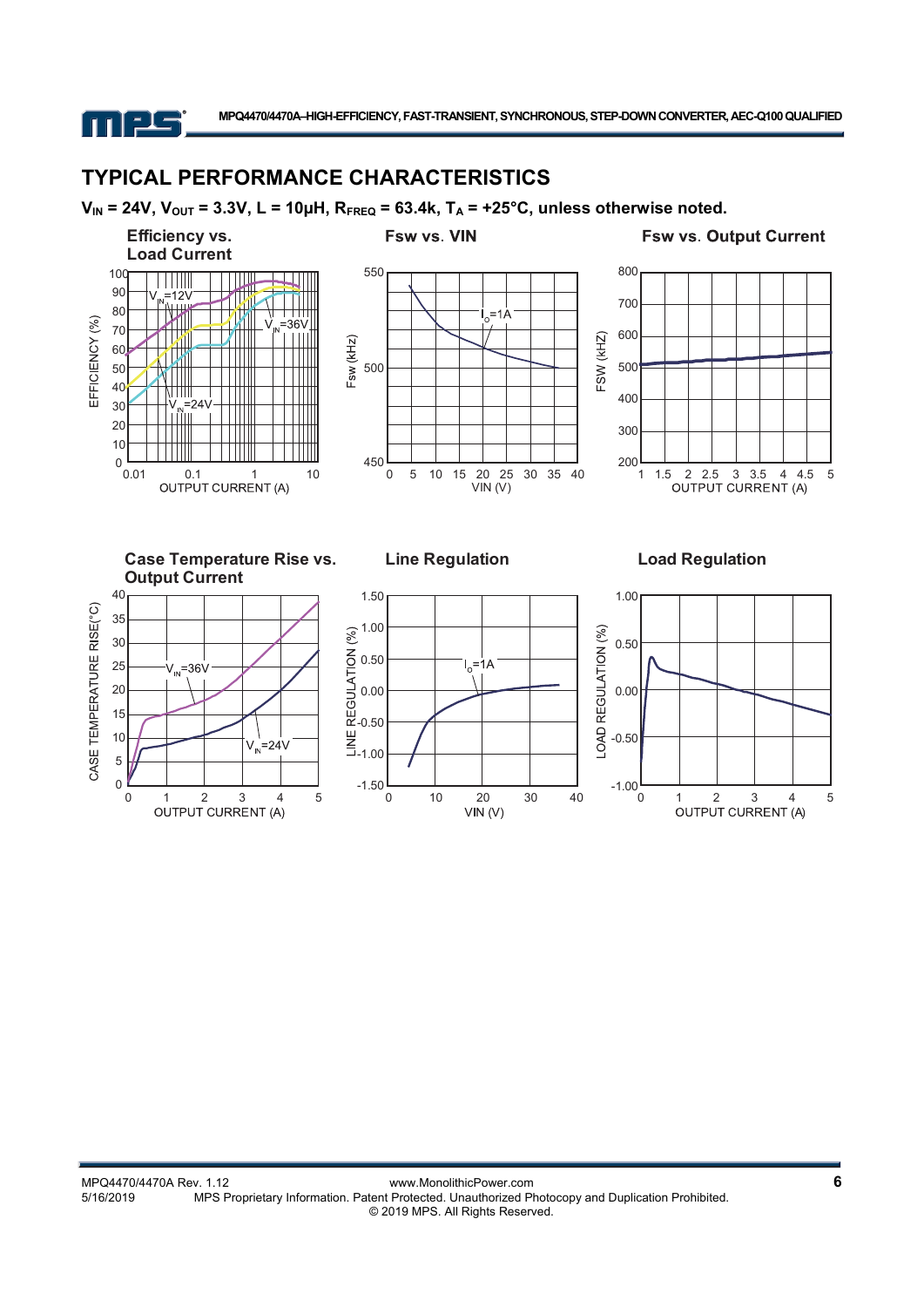

## **TYPICAL PERFORMANCE CHARACTERISTICS** *(CONTINUED)*



1ms/div.

1ms/div.

MPQ4470/4470A Rev. 1.12 www.MonolithicPower.com **7** MPS Proprietary Information. Patent Protected. Unauthorized Photocopy and Duplication Prohibited. © 2019 MPS. All Rights Reserved.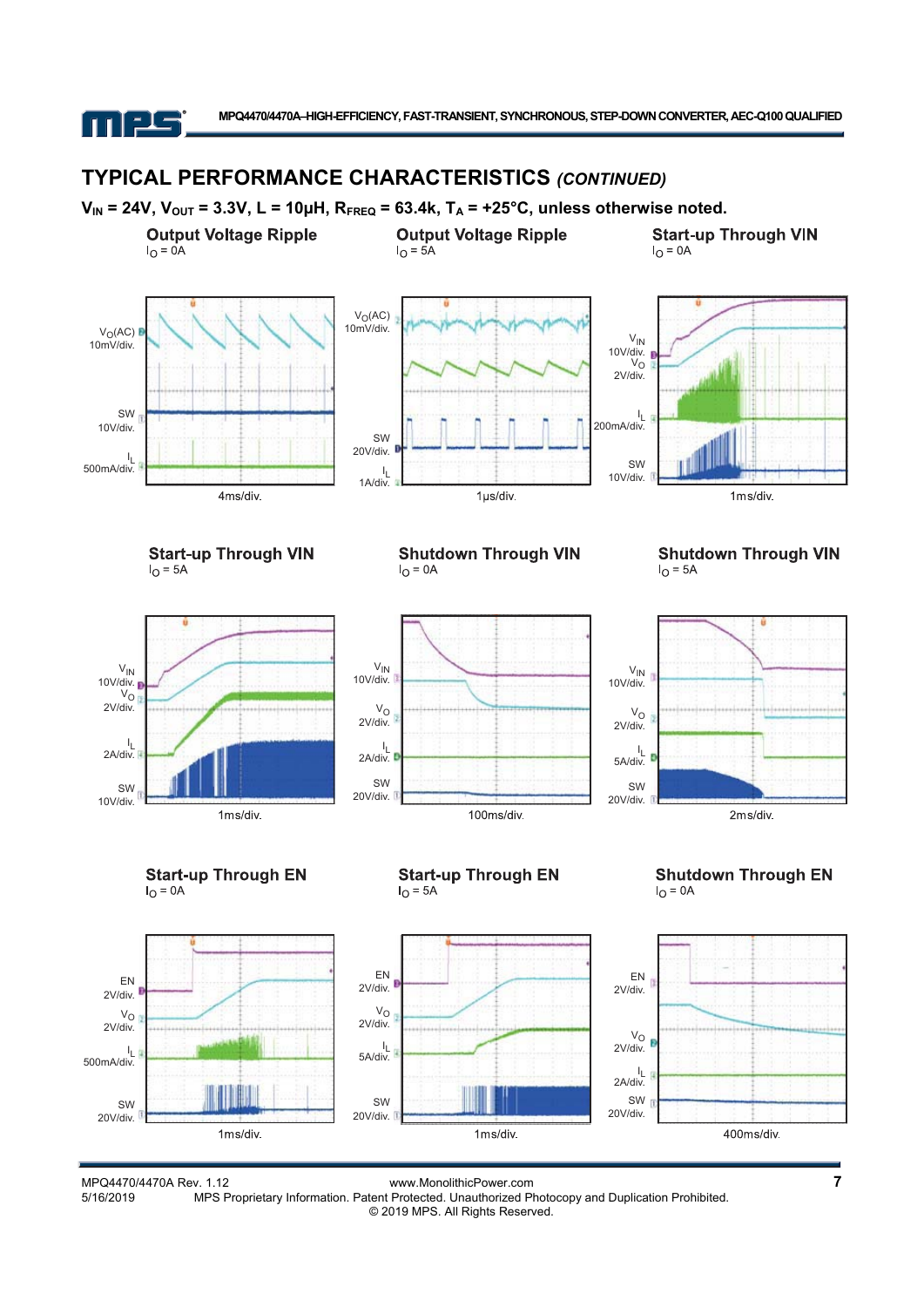

## **TYPICAL PERFORMANCE CHARACTERISTICS** *(CONTINUED)*



MPQ4470/4470A Rev. 1.12 www.MonolithicPower.com **8** MPS Proprietary Information. Patent Protected. Unauthorized Photocopy and Duplication Prohibited. © 2019 MPS. All Rights Reserved.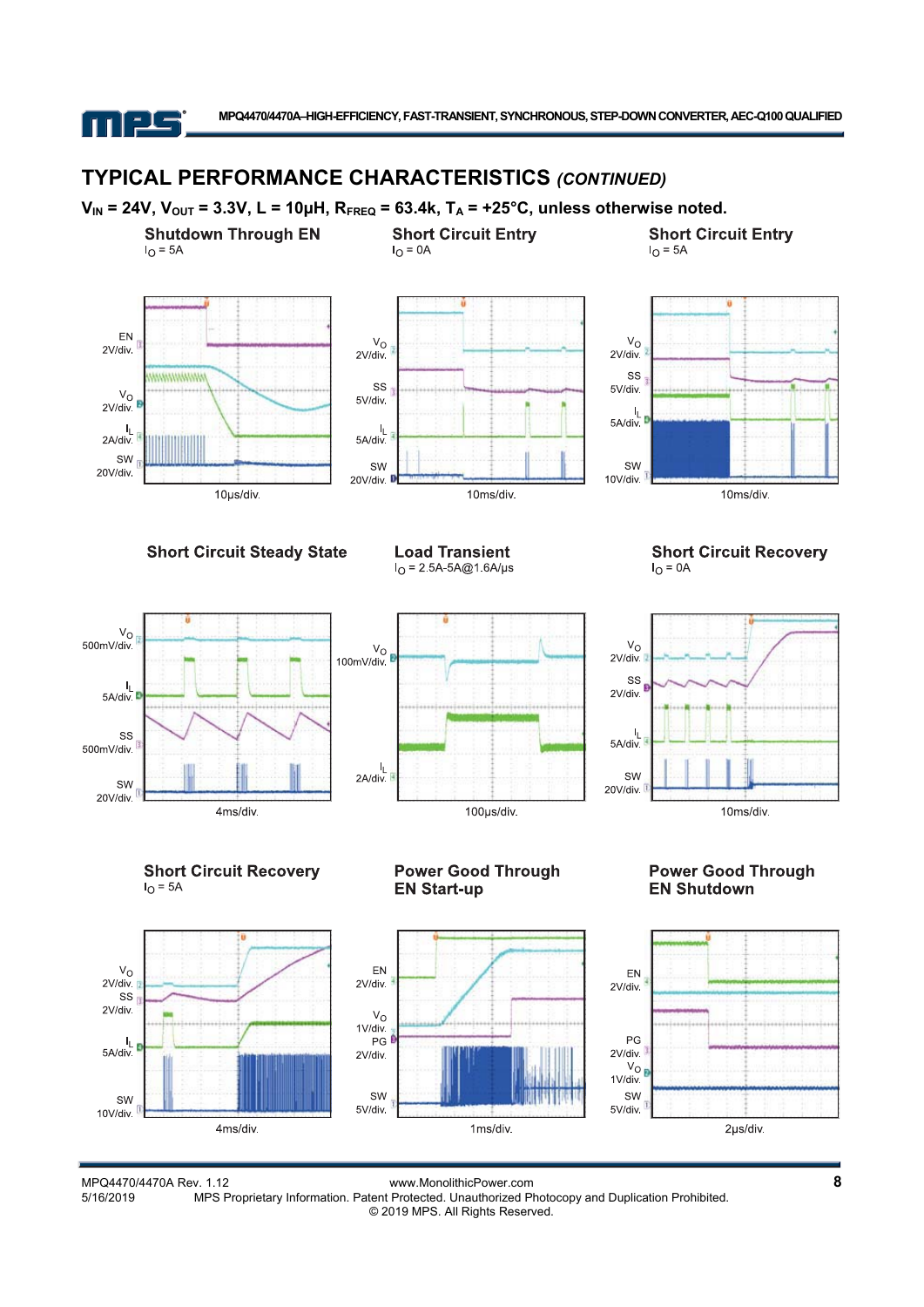

## **PIN FUNCTIONS**

| Pin#                                     | <b>Name</b>  | <b>Description</b>                                                                                                                                                                                                                                                                                                                                                                             |
|------------------------------------------|--------------|------------------------------------------------------------------------------------------------------------------------------------------------------------------------------------------------------------------------------------------------------------------------------------------------------------------------------------------------------------------------------------------------|
| 1                                        | <b>AGND</b>  | Analog Ground.                                                                                                                                                                                                                                                                                                                                                                                 |
| $\overline{2}$                           | <b>FREQ</b>  | Frequency Set (for CCM). The input voltage and the frequency-set resistor<br>connected to GND determine the ON period.                                                                                                                                                                                                                                                                         |
| 3                                        | <b>FB</b>    | Feedback. The tap of external resistor divider from the output to GND sets the<br>output voltage.                                                                                                                                                                                                                                                                                              |
| 4                                        | <b>SS</b>    | Soft-Start. Connect an external capacitor to program the soft-start time for the<br>switch-mode regulator. When the EN pin goes HIGH, an internal current source<br>(8.5µA) charges up the capacitor and the SS voltage slowly and smoothly ramps<br>up from 0 to VFB. When the EN pin goes LOW, the internal current source<br>discharges the capacitor and the SS voltage slowly ramps down. |
| 5                                        | EN           | Enable. EN=1 to enable the MPQ4470/4470A. For automatic start-up, connect EN<br>pin to IN with a high ohm resistor. It includes an internal $1\text{M}\Omega$ pull-down resistor.                                                                                                                                                                                                              |
| $6\phantom{1}6$                          | <b>PGOOD</b> | Power Good Output. The output of this pin is an open drain and goes HIGH if the<br>output voltage exceeds 90% of the nominal voltage. There is delay of ~700µs from<br>FB ≥ 90% to PGOOD HIGH.                                                                                                                                                                                                 |
| $\overline{7}$                           | <b>BST</b>   | Bootstrap. Requires a 0.1µF-to-1µF capacitor connected between SW and BS pins<br>to form a floating supply across the high-side switch driver.                                                                                                                                                                                                                                                 |
| 8, 19,<br>Exposed pads<br>21, 22, 23     | IN           | Supply Voltage. The MPQ4470/4470A operates from a 4.5V-to-36V input rail.<br>Requires C <sub>IN</sub> to decouple the input rail. Connect using wide PCB traces and<br>multiple vias.                                                                                                                                                                                                          |
| 9, 10, 17, 18,<br>Exposed pads<br>24, 25 | SW           | Switch Output. Connect using wide PCB traces and multiple vias.                                                                                                                                                                                                                                                                                                                                |
| $11 - 16$                                | <b>PGND</b>  | System Ground. This pin is the reference ground of the regulated output voltage.<br>For this reason care must be taken in PCB layout.                                                                                                                                                                                                                                                          |
| 20                                       | <b>VCC</b>   | Internal Bias Supply. Decouple with a 1µF capacitor as close to the pin as<br>possible.                                                                                                                                                                                                                                                                                                        |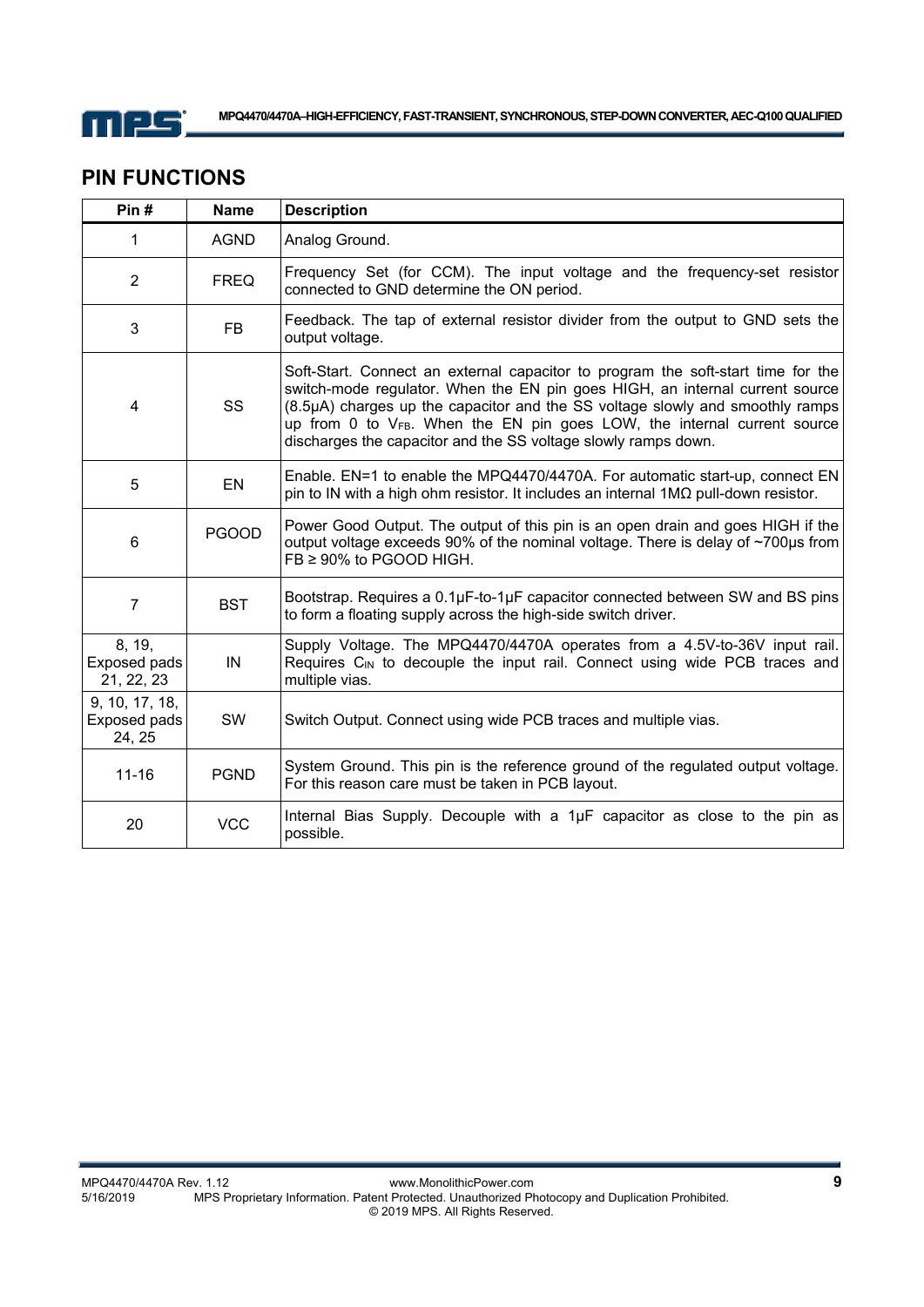

## **BLOCK DIAGRAM**

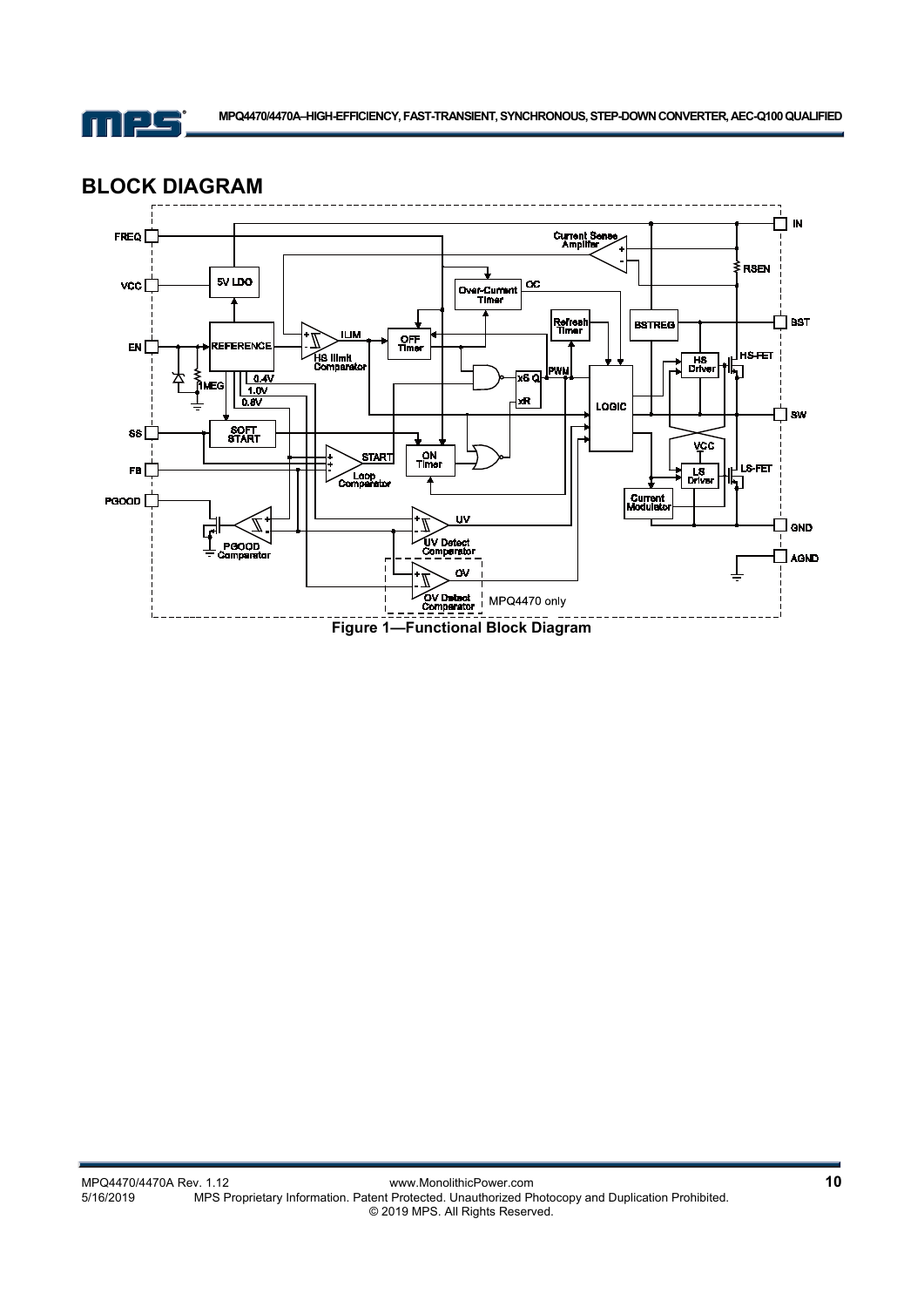

## **OPERATION**

#### **PWM Operation**

The MPQ4470/4470A is a fully-integrated, synchronous, rectified, step-down, switch-mode converter. At the beginning of each cycle, the high-side MOSFET (HS-FET) turns ON when the feedback voltage  $(V_{FB})$  drops below the reference voltage  $(V_{REF})$ , which indicates an insufficient output voltage. The ON period is determined by the input voltage and the frequency-set resistor as:

$$
t_{ON}(ns) = \frac{96 \times R_{FREG}(k\Omega)}{V_{IN}} + t_{DELAY}(ns)
$$
 (1)

After the ON period elapses, the HS-FET turns OFF. It is turned ON again when  $V_{FB}$  drops below V<sub>REF</sub>. By repeating this operation, the converter regulates the output voltage. The integrated lowside MOSFET (LS-FET) turns ON when the HS-FET is OFF to minimize conduction loss. A dead short occurs between input and GND if both the HS-FET and the LS-FET turn on at the same time (shoot-through). An internal dead-time (DT) generated between HS-FET OFF and LS-FET ON, or LS-FET OFF and HS-FET ON prevents shoot-through.

#### **Heavy-Load Operation**



**Figure 2: Heavy-Load Operation** 

In continuous-conduction mode (CCM), when the output current is HIGH, the HS-FET and LS-FET repeatedly turn ON/OFF as shown in MPS. All Rights Reserved. The inductor current never goes to zero. In CCM, the switching frequency  $(f<sub>SW</sub>)$  is fairly constant.

### **Light-Load Operation**

At light-load or no-load conditions, the output drops very slowly and the MPQ4470/4470A reduces the switching frequency automatically to maintain high efficiency. Figure 3 shows the lightload operation.  $V_{FR}$  does not reach  $V_{RFF}$  as the inductor current approaches zero. The LS-FET driver enters a tri-state (high Z) whenever the inductor current reaches zero. A current modulator takes control of the LS-FET and limits the inductor current to less than -1mA. Hence, the output capacitors discharge slowly to GND through the LS-FET to greatly improve the lightload efficiency. At light loads, the HS-FET does not turn ON as frequently as at heavy loads. This is called skip mode.





As the output current increases from light-load condition, the current modulator's regulatory time period becomes shorter. The HS-FET turns ON more frequently, thus increasing the switching frequency increases. The output current reaches its critical level when the current modulator time is zero. The critical output current level is:

$$
I_{\text{OUT}} = \frac{(V_{\text{IN}} - V_{\text{OUT}}) \times V_{\text{OUT}}}{2 \times L \times F_{\text{SW}} \times V_{\text{IN}}}
$$
(2)

It enters PWM mode once the output current exceeds the critical level. After that, the switching frequency stays fairly constant over the output current range.

#### **Switching Frequency**

The input voltage is feed-forwarded to the ontime one-shot timer through the resistor,  $R_{FREQ}$ . The duty ratio remains at  $V_{\text{OUT}}/V_{\text{IN}}$ . Hence, the switching frequency is fairly constant over the input voltage range. The switching frequency can be set as:

<sup>5/16/2019</sup> MPS Proprietary Information. Patent Protected. Unauthorized Photocopy and Duplication Prohibited. © 2019 MPS. All Rights Reserved.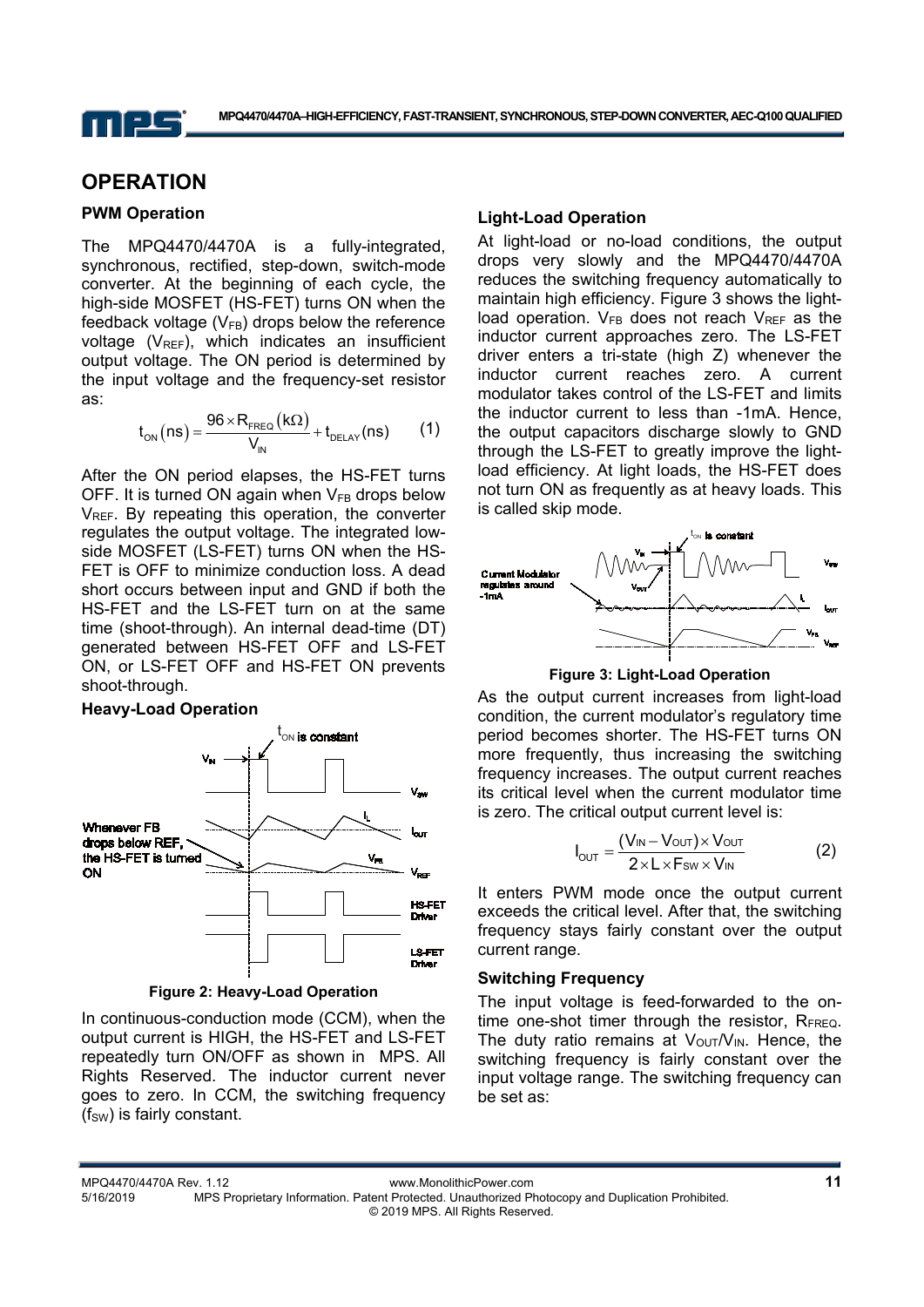$$
F_{\text{SW}}(\text{kHz}) = \frac{10^6}{\left[\frac{96 \times R_{\text{FREG}}(\text{k}\Omega)}{V_{\text{IN}}} + t_{\text{DELAY}}(\text{ns})\right] \times \frac{V_{\text{IN}}}{V_{\text{OUT}}}}
$$
(3)

Where  $t_{\text{DELAY}}$  is the comparator delay (~20ns).

The MPQ4470/4470A is optimized for 100kHz-to-1MHz applications to operate at high switching frequencies with high efficiency. The highswitching frequency allows for smaller LC-filter components to reduce PCB space requirements.

#### **Ramp Compensation**

Figure 4 and Figure 5 show jitter occurring in both PWM mode and skip mode. Noise on  $V_{FB}$ 's downward slope causes the HS-FET ON time to deviate from its intended position and produces jitter. There is a relationship between system stability and the steepness of the  $V_{FB}$  ripple: The slope steepness of the  $V_{FB}$  ripple dominates noise immunity. The magnitude of the  $V_{FB}$  ripple doesn't affect the noise immunity directly.





Ceramic output capacitors lack enough ESR ripple to stabilize the system, and requires an external compensation ramp.



#### **Figure 6: Simplified Circuit in PWM Mode with External Ramp Compensation**

In PWM mode has an equivalent circuit with HS-FET OFF and uses a external ramp compensation circuit  $(R_4, C_4)$ , shown as a simplified circuit in Figure 6. Derive the external ramp from the inductor-ripple current. Choose C4,  $R_1$ , and  $R_2$  to meet the following condition:

$$
\frac{1}{2\pi \times F_{\text{SW}} \times C_4} < \frac{1}{5} \times \left(\frac{R_1 \times R_2}{R_1 + R_2}\right) \tag{4}
$$

Then:

$$
I_{R4} = I_{C4} + I_{FB} \approx I_{C4}
$$
 (5)

The  $V_{FB}$  downward slope ripple is then estimated as:

$$
V_{\text{SLOPE1}} = \frac{-V_{\text{OUT}}}{R_4 \times C_4}
$$
 (6)

From equation 6, reduce  $R_4$  or  $C_4$  to reduce instability in PWM mode. If C4 cannot be reduced further due to equation 4's limitations, then only reduce R<sub>4</sub>. Based on bench experiments, V<sub>SLOPE1</sub> is around 20V/ms-40V/ms.

In the case of POSCAP or other types of capacitors with higher ESR, an external ramp is not necessary.

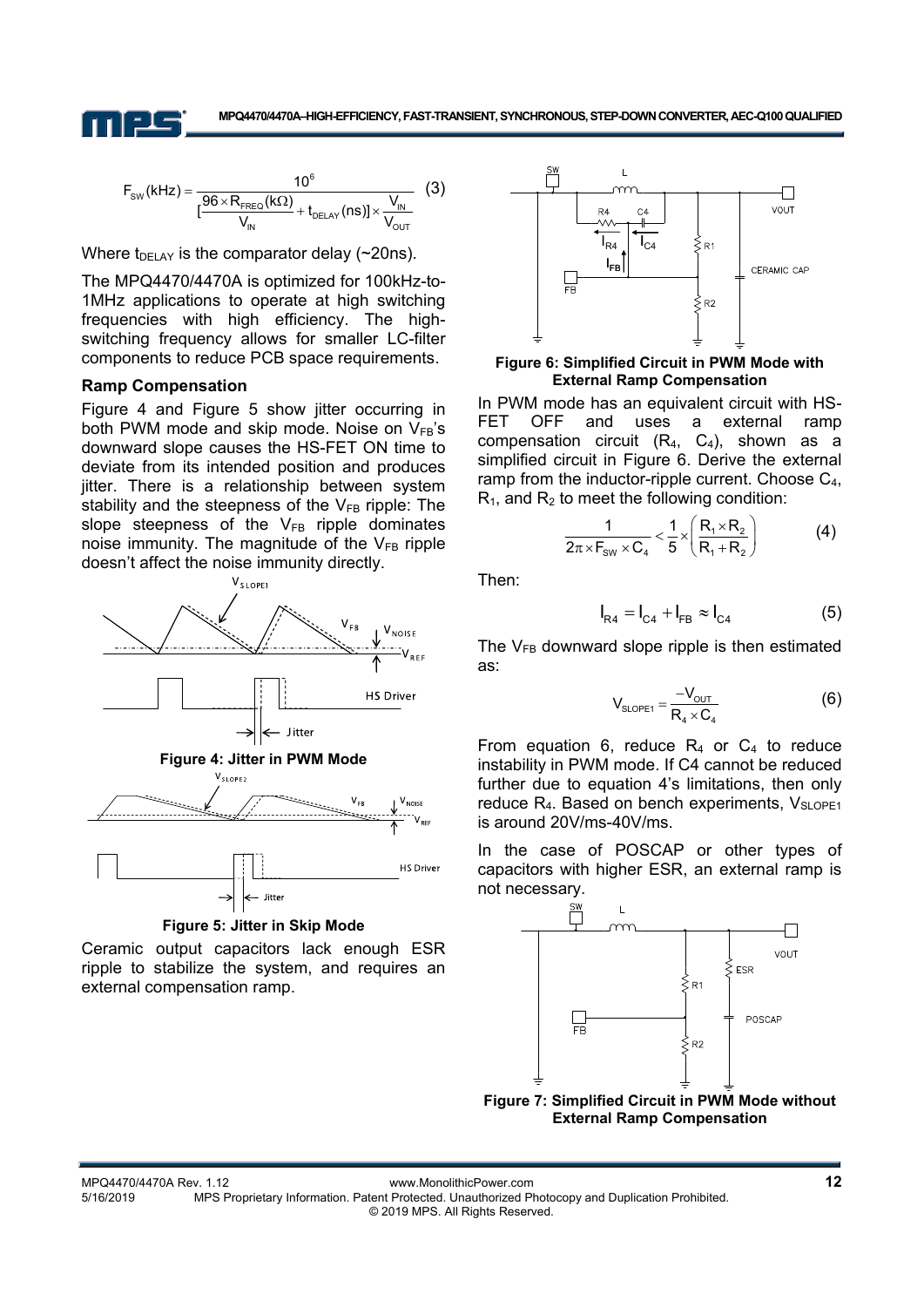

Figure 7 shows an equivalent circuit in PWM mode with the HS-FET OFF and without an external ramp circuit. The ESR ripple dominates the output ripple. The  $V_{FB}$  downward slope is:

$$
V_{\text{sLOPE1}} = \frac{-ESR \times V_{\text{REF}}}{L} \tag{7}
$$

From equation 7, the  $V_{FB}$  downward slope is proportional to ESR/L. Therefore, it's necessary to know the minimum ESR value of the output capacitors without an external ramp. There is also an inductance limit: A smaller inductance leads to more stability. Based on bench experiments, keep  $V_{SLOPE1}$  around 15V/ms to 30V/ms.

In skip mode, the external ramp does not affect the downward slope, and  $V_{FB}$  ripple's downward slope is the same with or without the external ramp. Figure 8 shows an equivalent circuit with the HS-FET off and the current modulator regulating the LS-FET.



**Figure 8: Simplified Circuit in Skip Mode** 

The  $V_{FB}$  ripple's downward slope is:

$$
V_{\text{sLOPE2}} = \frac{-V_{\text{REF}}}{(R_1 + R_2) \times C_{\text{OUT}}}
$$
(8)

To keep the system stable during light loads, avoid large  $V_{FB}$  resistors. Also, keep the  $V_{SLOPE2}$ value around 0.4V/ms to 0.8mV/ms. Note that  $I_{\text{MOD}}$  is excluded from the equation because it does not impact the system's light-load stability.

### **Enable Control**

The MPQ4470/4470A has a dedicated enablecontrol pin EN. After  $V_{IN}$  goes high, drive EN high to turn on the chip, drive EN low to turn the chip off. EN falling threshold is a consistent 0.86V. Its rising threshold is about 390mV higher. When floating, EN pin is internally pulled down to GND to disable the chip.

Internally a zener diode is connected from EN pin to GND pin. The typical clamping voltage of the zener diode is 6.5V. So VIN can be connected to EN through a high ohm resistor if the system doesn't have another logic input acting as enable signal. The resistor needs to be designed to limit the EN sink current less than 150μA. Just note that there is an internal 1M resistor from EN to GND, so the external pull up resistor should be smaller than  $\frac{[V_{IN(MIN)} - 1.25V] \times 1M}{[V_{IN(MIN)} - 1.25V]}$  to make sure 1.25V the part can EN on at the lowest operation VIN.

### **Soft-Start**

The MPQ4470/4470A employs soft start (SS) to ensure a smooth output during power-up. When the EN pin goes HIGH, an internal current source  $(8.5\mu A)$  charges up the SS capacitor  $(C_{SS})$ . The  $C_{SS}$  voltage takes over the REF voltage to the PWM comparator. The output voltage smoothly ramps up with  $V_{SS}$ . Once  $V_{SS}$  reaches the same level as  $V_{REF}$ , it continues ramping up while  $V_{REF}$ takes over the PWM comparator. At this point, soft-start finishes and the MPQ4470/4470A enters steady-state.

 $C_{SS}$  is then:

$$
C_{ss}(nF) = \frac{t_{ss}(ms) \times I_{ss}(\mu A)}{V_{REF}(V)}
$$
(9)

If the output capacitors have large capacitance values, avoid setting a short SS or risk hitting the current limit during SS. Select a minimum value of 4.7nF if the output capacitance value exceeds 330μF.

### **Power Good (PGOOD)**

The MPQ4470/4470A has power-good (PGOOD) output. The PGOOD pin is the open drain of a MOSFET. It should connect to  $V_{CC}$  or some other voltage source through a resistor (e.g. 100kΩ). In the presence of an input voltage, the MOSFET turns ON so that the PGOOD pin is pulled to GND before SS is ready. After  $V_{FB}$  reaches  $90\% \times V_{REF}$ , the PGOOD pin is pulled HIGH after a delay; typically 700μs.

When the FB voltage drops to  $85\% \times V_{REF}$ , the PGOOD pin is pulled LOW.

MPQ4470/4470A Rev. 1.12 www.MonolithicPower.com **13** 5/16/2019 MPS Proprietary Information. Patent Protected. Unauthorized Photocopy and Duplication Prohibited. © 2019 MPS. All Rights Reserved.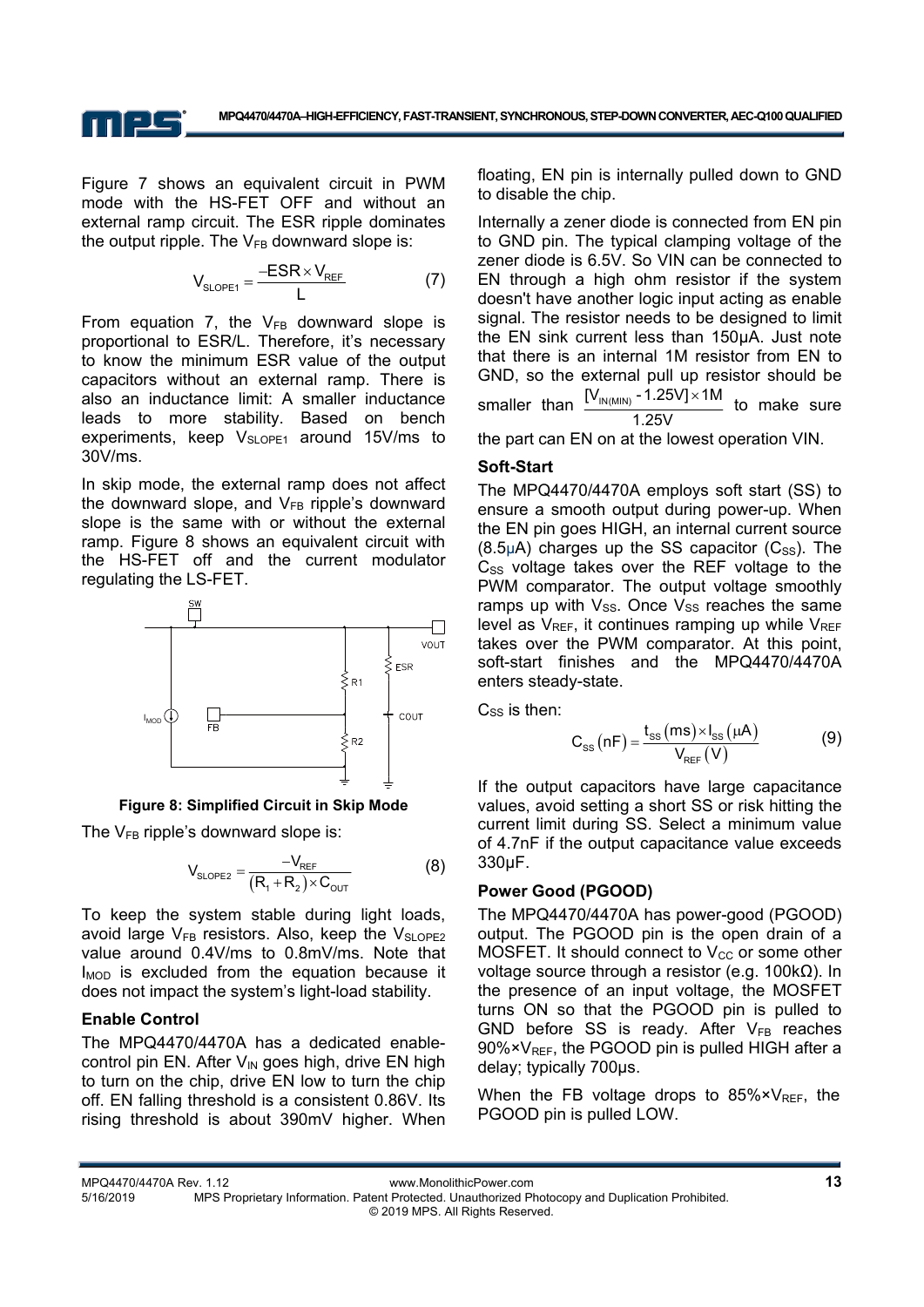

### **Over-Current Protection (OCP) and Short-Circuit Protection (SCP)**

MPS

The MPQ4470/4470A has cycle-by-cycle overcurrent limit control. The inductor current is monitored during the ON state. Once the inductor current exceeds the current limit, the HS-FET turns OFF. At the same time, the OCP timer starts. The OCP timer is set at 100μs. Hitting the current limit during each cycle during this 100μs time frame will trigger hiccup SCP.

If a short circuit occurs, the MPQ4470/4470A will immediately hit its current limit and  $V_{FB}$  will drop below  $50\% \times V_{REF}$  (0.815V). The device considers this an output dead short and will trigger hiccup SCP immediately.

### **Over/Under-Voltage Protection (OVP/UVP)**

The MPQ4470 monitors the output voltage through the tap of a resistor divider to the FB pin to detect output over-voltage conditions. A  $V_{FB}$ that exceeds 125% × V<sub>RFF</sub> (0.815V) triggers OVP latch-off. Once OVP triggers, the LS-FET turns on to discharge  $V<sub>O</sub>$  until the inductor current drops to zero while the HS-FET remains off. The MPQ4470 needs to power cycle to restart. Note that MPQ4470A has no this OVP function.

The MPQ4470/4470A also monitors FB pin voltage to detect output under-voltage condition. A  $V_{FB}$  drop below 50%  $v_{REF}$  triggers UVP as well as a current-limit that triggers SCP.

### **UVLO Protection**

The MPQ4470/4470A has under-voltage lock-out protection (UVLO). When the input voltage is higher than the UVLO rising threshold voltage, the MPQ4470/4470A will be powered up. It shuts off when the input voltage is lower than the UVLO falling threshold voltage. This is non-latch protection.

### **Floating Driver and Bootstrap Charging**

An external bootstrap capacitor power the floating-power-MOSFET driver. A dedicated internal regulator charges and regulates the bootstrap capacitor voltage to  $~5V$ . When the voltage between the BST and SW nodes drops below regulation, a PMOS pass transistor connected from VIN to BST turns on. The charging current path is from VIN, BST and then to SW. The external circuit should provide enough voltage headroom to facilitate charging.

As long as  $V_{\text{IN}}$  is significantly higher than SW, the bootstrap capacitor remains charged. When the HS-FET is ON,  $V_{IN} \approx V_{SW}$  so the bootstrap capacitor cannot charge.

When the LS-FET is ON,  $V_{IN}-V_{SW}$  reaches its maximum for fast charging. When there is no inductor current,  $V_{SW}=V_{OUT}$  so the difference between  $V_{IN}$  and  $V_{OUT}$  can charge the bootstrap capacitor.

At higher duty cycles, the bootstrap-charging time is shorter so the bootstrap capacitor may not charge sufficiently. In case the internal circuit has insufficient voltage and time to charge the bootstrap capacitor, the bootstrap capacitor voltage will drop low. When V<sub>BST</sub>-V<sub>SW</sub> drops below 2.3V, the HS-FET turns OFF. A UVLO circuit allows the LS-FET to conduct and refresh the charge on the bootstrap capacitor. Once bootstrap capacitor voltage is charged, the HS-FET can turn on again and the part resumes normal switching. With this bootstrap refreshing function, MPQ4470/4470A is able to work on the low drop-out mode.

### **Thermal Shutdown**

The MPQ4470/4470A uses thermal shutdown. The junction temperature of the IC is internally monitored. If the junction temperature exceeds the threshold value (typically 175°C), the converter shuts off. This is a non-latched protection. There is about 45°C hysteresis. Once the junction temperature drops to about 130°C, it initiates a SS.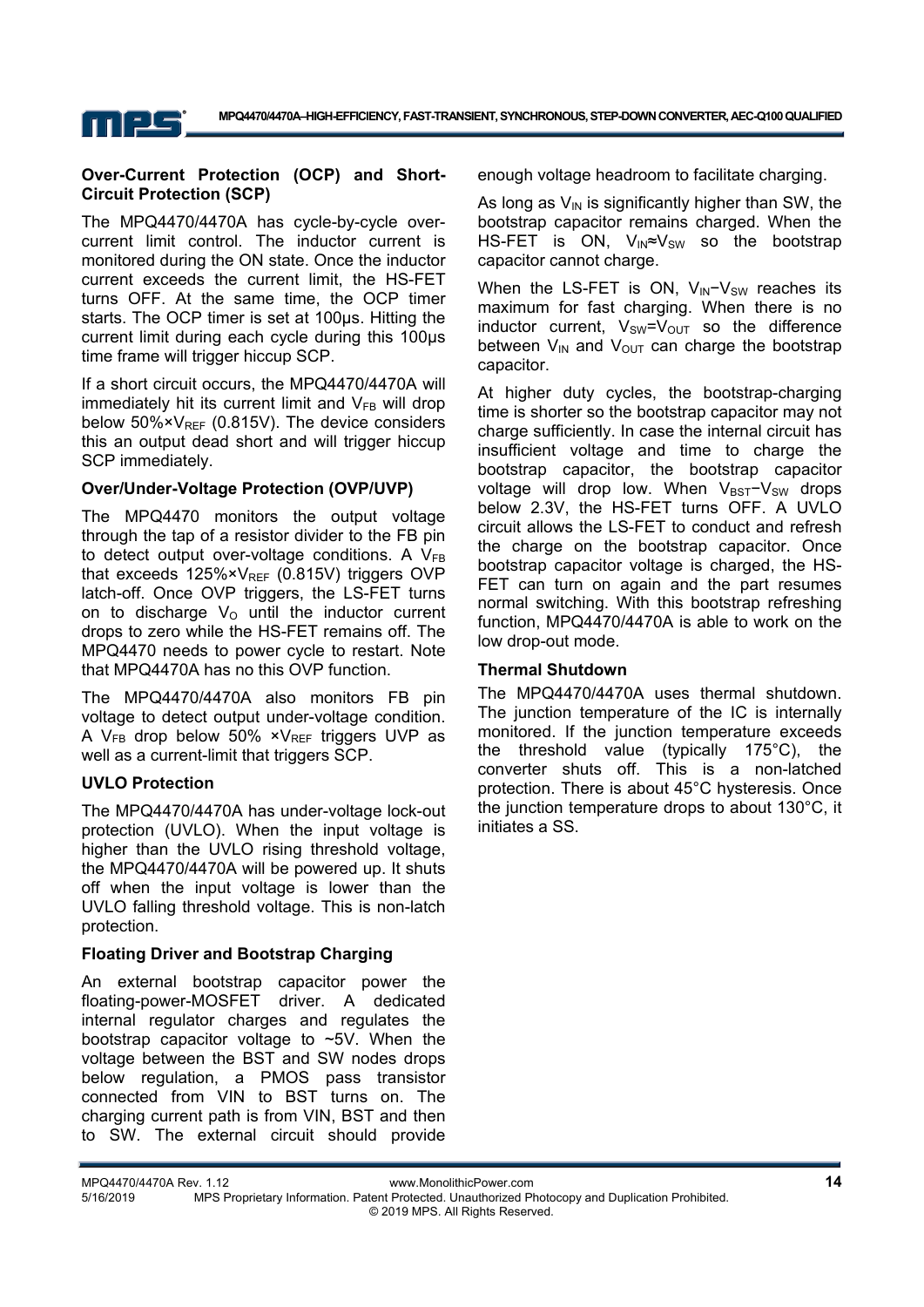

### **APPLICATION INFORMATION**

#### **Setting the Output Voltage**

A resistor divider from the output voltage to the FB pin set  $V_{\text{OUT}}$ .

Without an external ramp employed, the feedback resistors  $(R_1$  and  $R_2$ ) set the output voltage. To determine the values for the resistors, first, choose R<sub>2</sub> (typically 5kΩ-40kΩ). Then R<sub>1</sub> is:

$$
R1 = \frac{V_{\text{OUT}} - V_{\text{REF}}}{V_{\text{REF}}} \times R2
$$
 (10)

When using a low-ESR ceramic capacitor on the output, add an external voltage ramp to the FB pin through  $R_4$  and  $C_4$ . The ramp voltage ( $V_{RAMP}$ ) affects output voltage. Calculate  $V_{RAMP}$  as per equation 18. Choose  $R_2$  between 5kΩ and 40kΩ. Determine  $R_1$  as:

$$
R_{1} = \left(\frac{V_{REF} + \frac{1}{2}V_{RAMP}}{R_{2} \times (V_{OUT} - V_{REF} - \frac{1}{2}V_{RAMP})} - \frac{1}{R_{4}}\right)^{-1}
$$
(11)

Using equation 11 to calculate the output voltage can be complicated. Furthermore, as  $V_{RAMP}$ changes due to changes in  $V_{\text{OUT}}$  and  $V_{\text{IN}}$ ,  $V_{\text{FB}}$  also varies. To improve the output voltage accuracy and simplify the  $R_2$  calculation from equation 11, add a DC-blocking capacitor  $(C_{DC})$ . Figure 9 shows a simplified circuit with external ramp compensation and a DC-blocking capacitor. Equation 10 can then estimate  $R_1$ )

Select a  $C_{DC}$  value between 1µF and 4.7µF to improve DC-blocking performance.



#### **Input Capacitor**

The input current to the step-down converter is discontinuous, and Therefore requires a capacitor to supply the AC current to the stepdown converter while maintaining the DC input voltage. Ceramic capacitors are recommended for best performance. Be sure to place the input capacitors as close to the IN pin as possible.

The capacitance varies significantly with temperature. Capacitors with X5R and X7R ceramic dielectrics are are fairly stable over temperature fluctuations.

The capacitors must also have a ripple-current rating greater than the converter's maximum input-ripple current. The input ripple current can be estimated as follows:

$$
I_{\text{CIN}} = I_{\text{OUT}} \times \sqrt{\frac{V_{\text{OUT}}}{V_{\text{IN}}} \times (1 - \frac{V_{\text{OUT}}}{V_{\text{IN}}})}
$$
(12)

The worst-case condition occurs at  $V_{IN} = 2V_{OUT}$ , where:

$$
I_{\text{CIN}} = \frac{I_{\text{OUT}}}{2} \tag{13}
$$

For simplification, choose an input capacitor whose RMS current rating is greater than half of the maximum load current.The input capacitance value determines the input voltage ripple of the converter. If there is an input-voltage-ripple requirement in the system design, choose an input capacitor that meets the specification

The input voltage ripple can be estimated as follows:

$$
\Delta V_{IN} = \frac{I_{OUT}}{F_{SW} \times C_{IN}} \times \frac{V_{OUT}}{V_{IN}} \times (1 - \frac{V_{OUT}}{V_{IN}})
$$
 (14)

The worst-case condition occurs at VIN = 2VOUT, where:

$$
\Delta V_{IN} = \frac{1}{4} \times \frac{I_{OUT}}{F_{SW} \times C_{IN}} \tag{15}
$$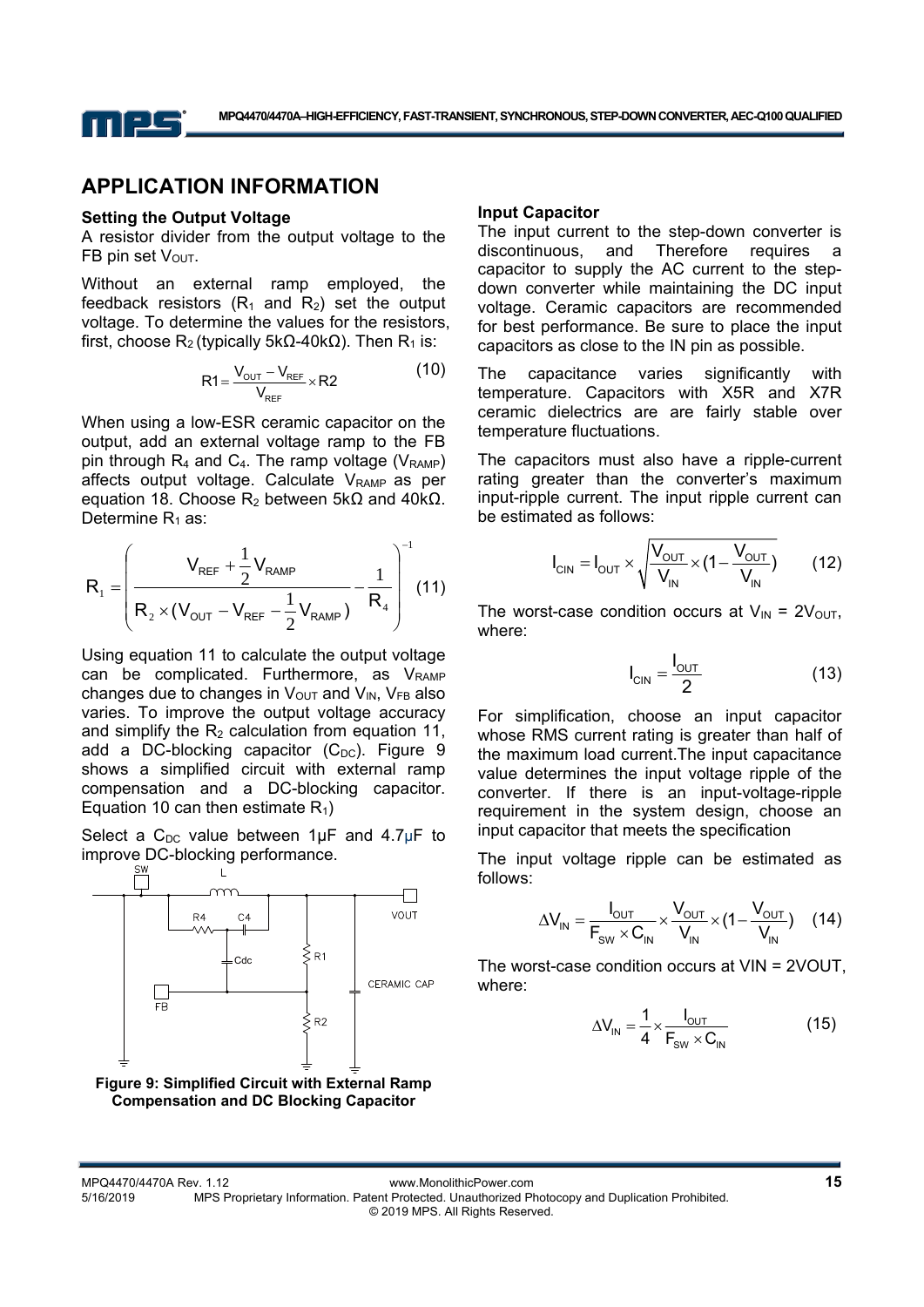

#### **Output Capacitor**

The output capacitor maintains the DC output voltage. Use ceramic or POSCAP capacitors. The output voltage ripple can be estimated as:

$$
\Delta V_{\text{OUT}} = \frac{V_{\text{OUT}}}{F_{\text{SW}} \times L} \times (1 - \frac{V_{\text{OUT}}}{V_{\text{IN}}}) \times (R_{\text{ESR}} + \frac{1}{8 \times F_{\text{SW}} \times C_{\text{OUT}}}) (16)
$$

Where  $R_{ESR}$  is the equivalent series resistance of the output capacitor.

For ceramic capacitors, capacitance dominates the impedance at the switching frequency, can is the primary cause of the output-voltage ripple. For simplification, estimate the output voltage ripple as:

$$
\Delta V_{\text{OUT}} = \frac{V_{\text{OUT}}}{8 \times F_{\text{SW}}^2 \times L \times C_{\text{OUT}}} \times (1 - \frac{V_{\text{OUT}}}{V_{\text{IN}}})
$$
 (17)

The output voltage ripple caused by ESR is very small and therefore requires an external ramp to stabilize the system. The voltage ramp is ~30mV. The external ramp can be generated through  $R_4$ and C4 using the following equation:

$$
V_{RAMP} = \frac{(V_{IN} - V_{OUT}) \times T_{ON}}{R4 \times C4}
$$
 (18)

Select C<sub>4</sub> to meet the following condition:

$$
\frac{1}{2\pi \times F_{sw} \times C4} < \frac{1}{5} \times (\frac{R1 \times R2}{R1 + R2})
$$
 (19)

For POSCAP capacitors, the ESR dominates the impedance at the switching frequency. The ramp voltage generated from the ESR is high enough to stabilize the system. Therefore, an external ramp is not needed. A minimum ESR value of 12mΩ is required to ensure stable operation of the converter. For simplification, the output ripple can be approximated as:

$$
\Delta V_{\text{OUT}} = \frac{V_{\text{OUT}}}{F_{\text{SW}} \times L} \times (1 - \frac{V_{\text{OUT}}}{V_{\text{IN}}}) \times R_{\text{ESR}} \quad (20)
$$

#### **Inductor**

The inductor is required to supply constant current to the output load while being driven by the switching input voltage. A larger inductance will result in less ripple current and a lower output ripple voltage. However, a larger inductance resultsin a larger inductor, which will physically larger, and have a higher series resistance and/or lower saturation current. A good rule for determining the inductor value is to allow the peak-to-peak ripple current in the inductor to be approximately 30% to 40% of the maximum switch current limit. Ensure that the peak inductor current is below the maximum switch current limit. The inductance value can be calculated as:

$$
L = \frac{V_{\text{OUT}}}{F_{\text{SW}} \times \Delta I_{L}} \times (1 - \frac{V_{\text{OUT}}}{V_{\text{IN}}})
$$
(21)

Where ∆IL is the peak-to-peak inductor ripple current.

Choose an inductor that will not saturate under the maximum inductor peak current. The peak inductor current can be calculated as:

$$
I_{LP} = I_{OUT} + \frac{V_{OUT}}{2F_{SW} \times L} \times (1 - \frac{V_{OUT}}{V_{IN}})
$$
(22)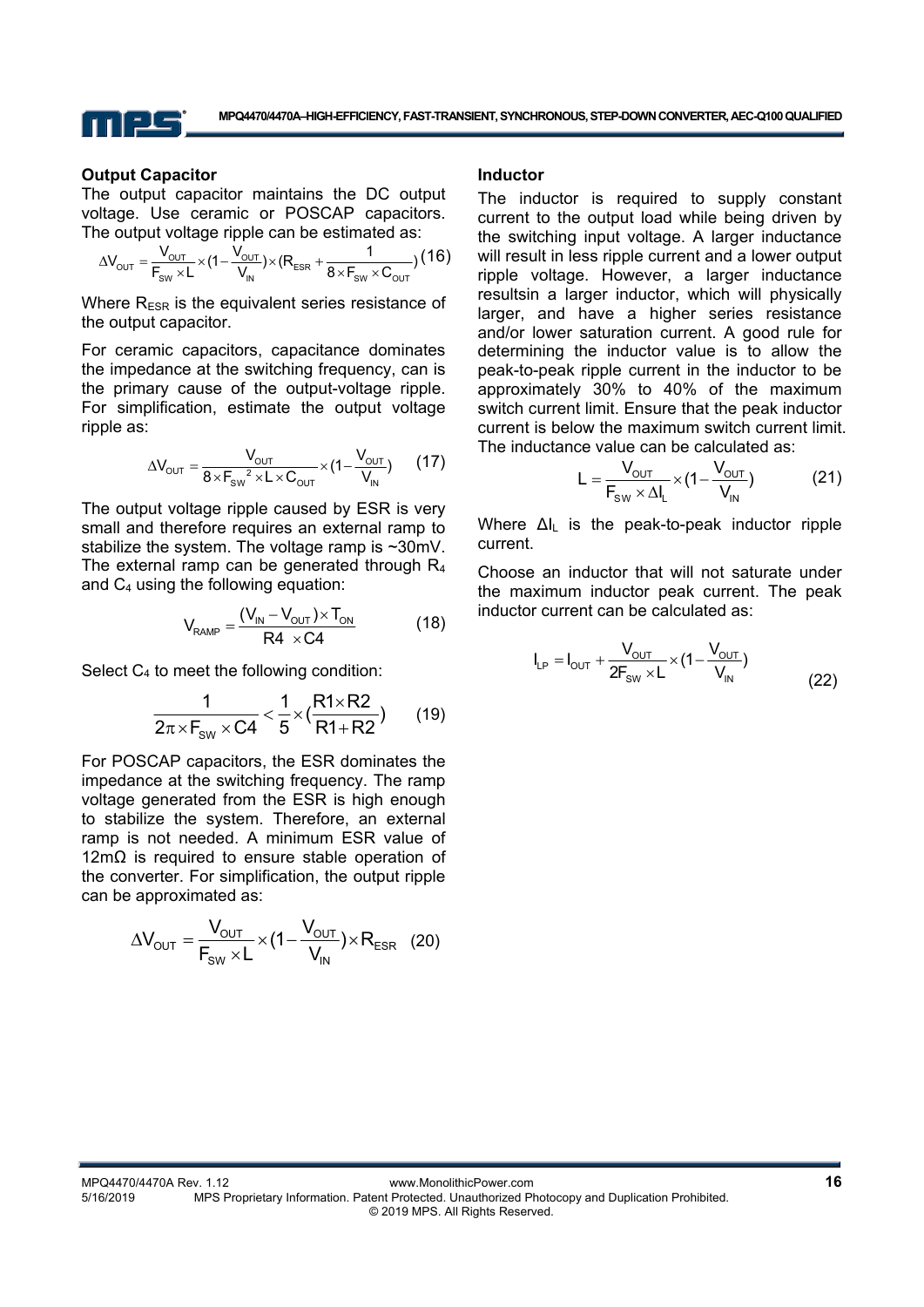

### **Typical Design Parameter Tables**

The following tables include recommended component values for typical output voltages (3.3V, 5V) and switching frequencies (300kHz, 500kHz, and 700kHz). Refer to Tables 1 through 3 for design cases without external ramp compensation, and Tables 4 through 6 for design cases with external ramp compensation. An external ramp is not needed when using high-ESR capacitors, such as electrolytic or POSCAPs. An external ramp is needed when using low-ESR capacitors, such as ceramic capacitors. For cases not listed in this datasheet, an Excel spreadsheet available through your local sales representative can calculate approximate component values.

Table 1-300kHz, 24V<sub>IN</sub>

| Vουτ<br>(V) | (uH) | R <sub>1</sub><br>(kΩ) | R <sub>2</sub><br>(kΩ) | <b>RFREQ</b><br>(kΩ) |
|-------------|------|------------------------|------------------------|----------------------|
| 3.3         | 10   | 30.1                   | 10                     | 110                  |
| 5           | 10   | 51.1                   | 10                     | 169                  |

| Vout<br>(V) | (Hu) | R1<br>$(k\Omega)$ | R <sub>2</sub><br>′kΩ) | RFREQ<br>$(k\Omega)$ |
|-------------|------|-------------------|------------------------|----------------------|
| 3.3         | 10   | 30.1              | 10                     | 63.4                 |
| 5           | 10   | 51.1              | 10                     | 100                  |

#### Table 2-500kHz, 24V<sub>IN</sub>

### Table 3-700kHz, 24V<sub>IN</sub>

| Vουτ<br>(V) | (uH) | R <sub>1</sub><br>$(k\Omega)$ | R <sub>2</sub><br>(kΩ) | <b>RFREQ</b><br>(kΩ) |
|-------------|------|-------------------------------|------------------------|----------------------|
| 3.3         | 10   | 30.1                          | 10                     | 44.2                 |
| 5           | 10   | 51.1                          | 10                     | 69.8                 |

#### **Table 4-300kHz, 24V<sub>IN</sub>**

| <b>VOUT</b><br>(V) | (uH) | R1<br>$(k\Omega)$ | R <sub>2</sub><br>$(k\Omega)$ | R4<br>$(k\Omega)$ | C4<br>(DF) | <b>RFREQ</b><br>(kΩ) |
|--------------------|------|-------------------|-------------------------------|-------------------|------------|----------------------|
| 3.3                | 10   | 30.9              | 10                            | 953               | 390        | 110                  |
| 5                  | 10   | 53.6              | 10                            | 845               | 560        | 169                  |

#### **Table 5-500kHz, 24V<sub>IN</sub>**

|             |      | R <sub>1</sub> | R <sub>2</sub> | R <sub>4</sub> | C4   |                      |  |
|-------------|------|----------------|----------------|----------------|------|----------------------|--|
| VOUT<br>(V) | (uH) | (kΩ)           | $(k\Omega)$    | $(k\Omega)$    | (pF) | <b>RFREQ</b><br>(kΩ) |  |
| 3.3         | 10   | 31.6           | 10             | 620            | 390  | 63.4                 |  |
| 5           | 10   | 53.6           | 10             | 845            | 390  | 100                  |  |

#### **Table 6-700kHz, 24V<sub>IN</sub>**

| Vout<br>(V) | (uH) | R1<br>(kΩ) | R2<br>(kΩ) | R4<br>$(k\Omega)$ | C4<br>(pF) | <b>RFREQ</b><br>$(k\Omega)$ |
|-------------|------|------------|------------|-------------------|------------|-----------------------------|
| 3.3         | 10   | 31.6       | 10         | 560               | 390        | 44.2                        |
| 5           | 10   | 54.9       | 10         | 620               | 390        | 69.8                        |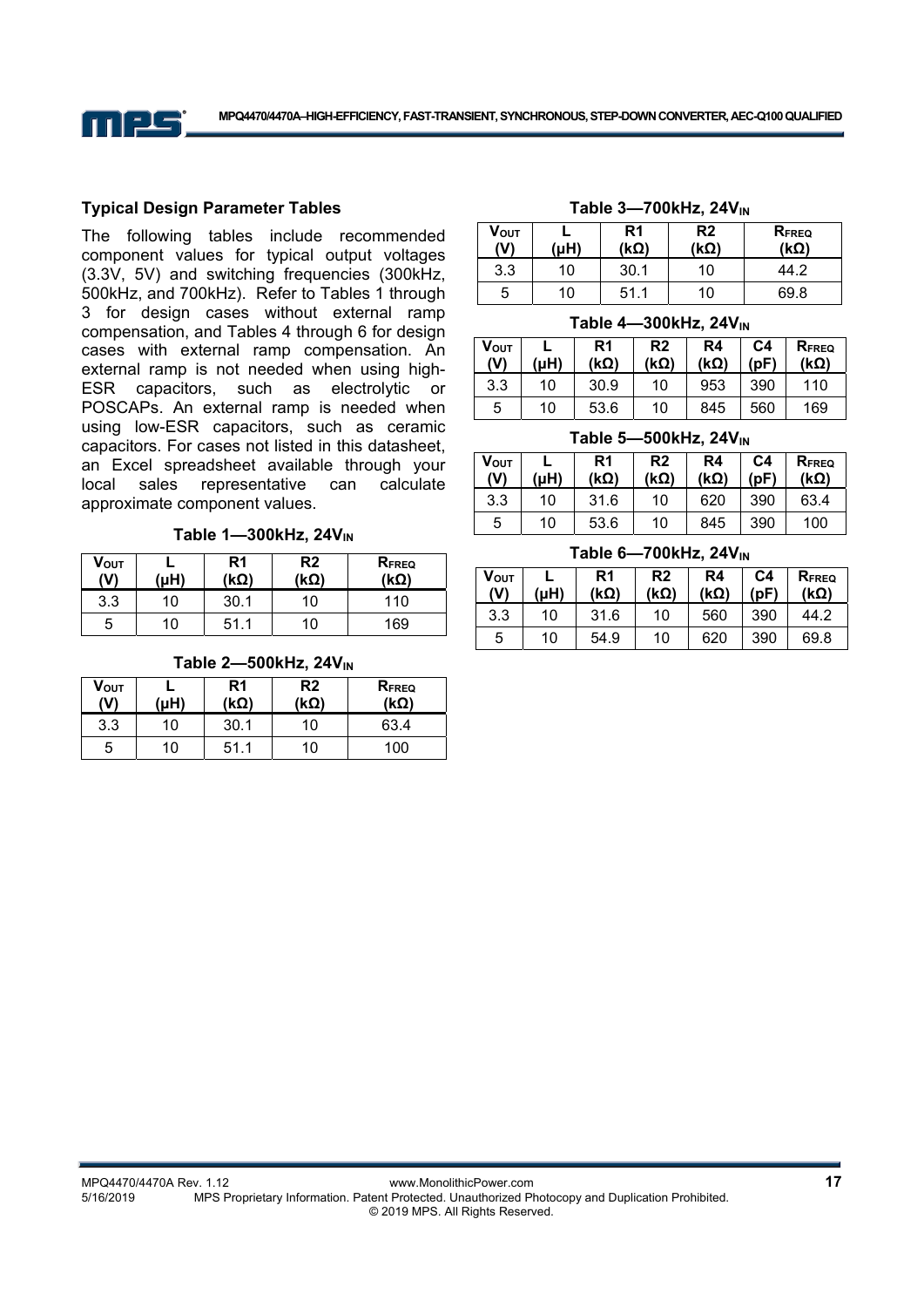

### **LAYOUT RECOMMENDATION**

- 1. Place high-current paths (GND, IN, and SW) very close to the device with short, direct, and wide traces.
- 2. Place input capacitors on both VIN sides (PIN8 and PIN19) and as close to the IN and GND pins as possible.
- 3. Place the decoupling capacitor as close to the VCC and GND pins as possible.
- 4. Keep the switching node SW short and away from the feedback network.
- 5. Place the external feedback resistors next to the FB pin. Do not place vias on the FB trace.
- 6. Keep the BST voltage path (BST, C3, and SW) as short as possible.
- 7. Connect the bottom IN and SW pads to a large copper area to achieve better thermal performance.
- 8. A Four-layer layout is strongly recommended to achieve better thermal performance.



**Top Layer** 





**Inner2 Layer** 



**Figure 10: PCB Layout**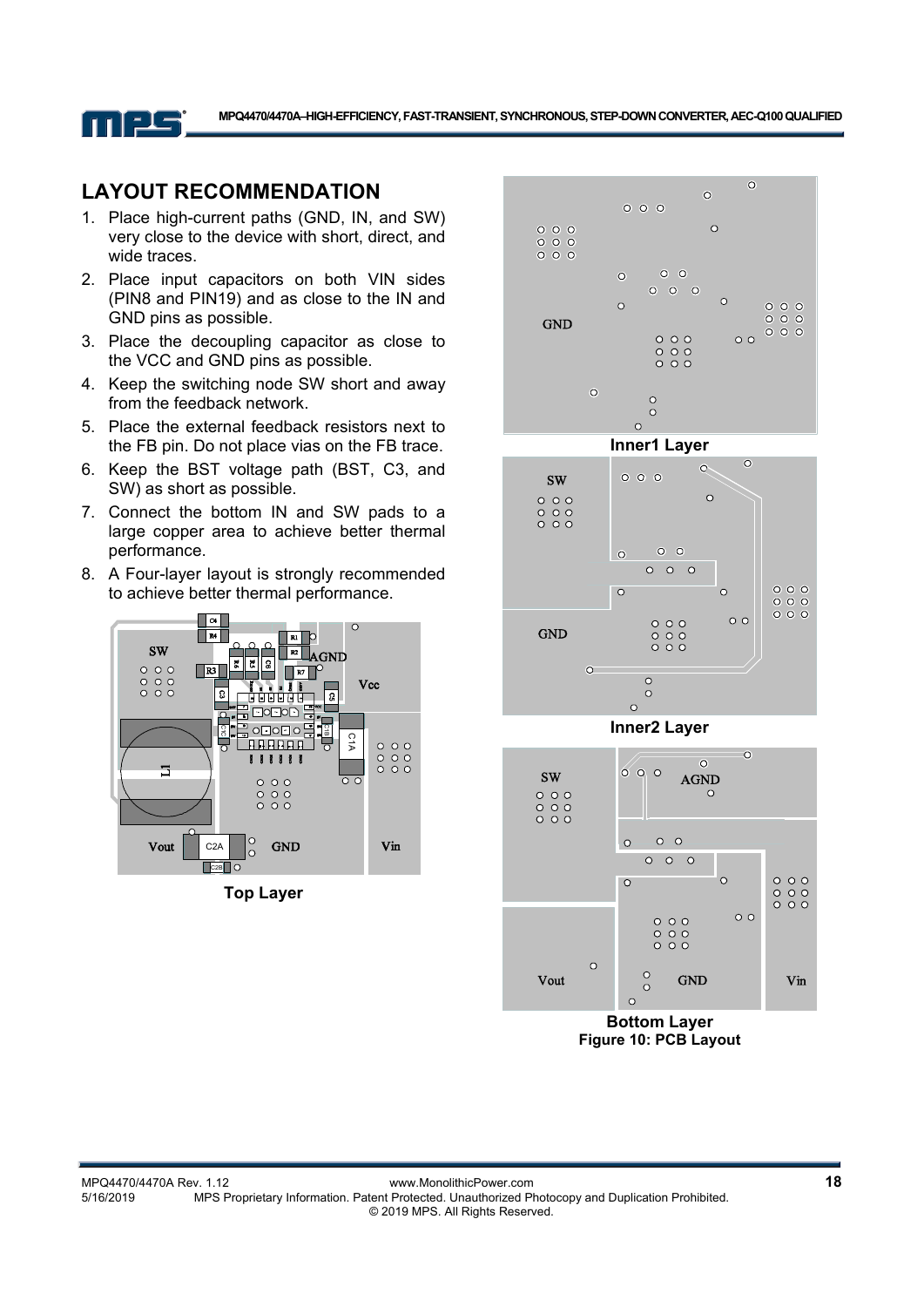

# **TYPICAL APPLICATION CIRCUITS**



**Figure 11: Typical Application Circuit, 3.3V-Output**